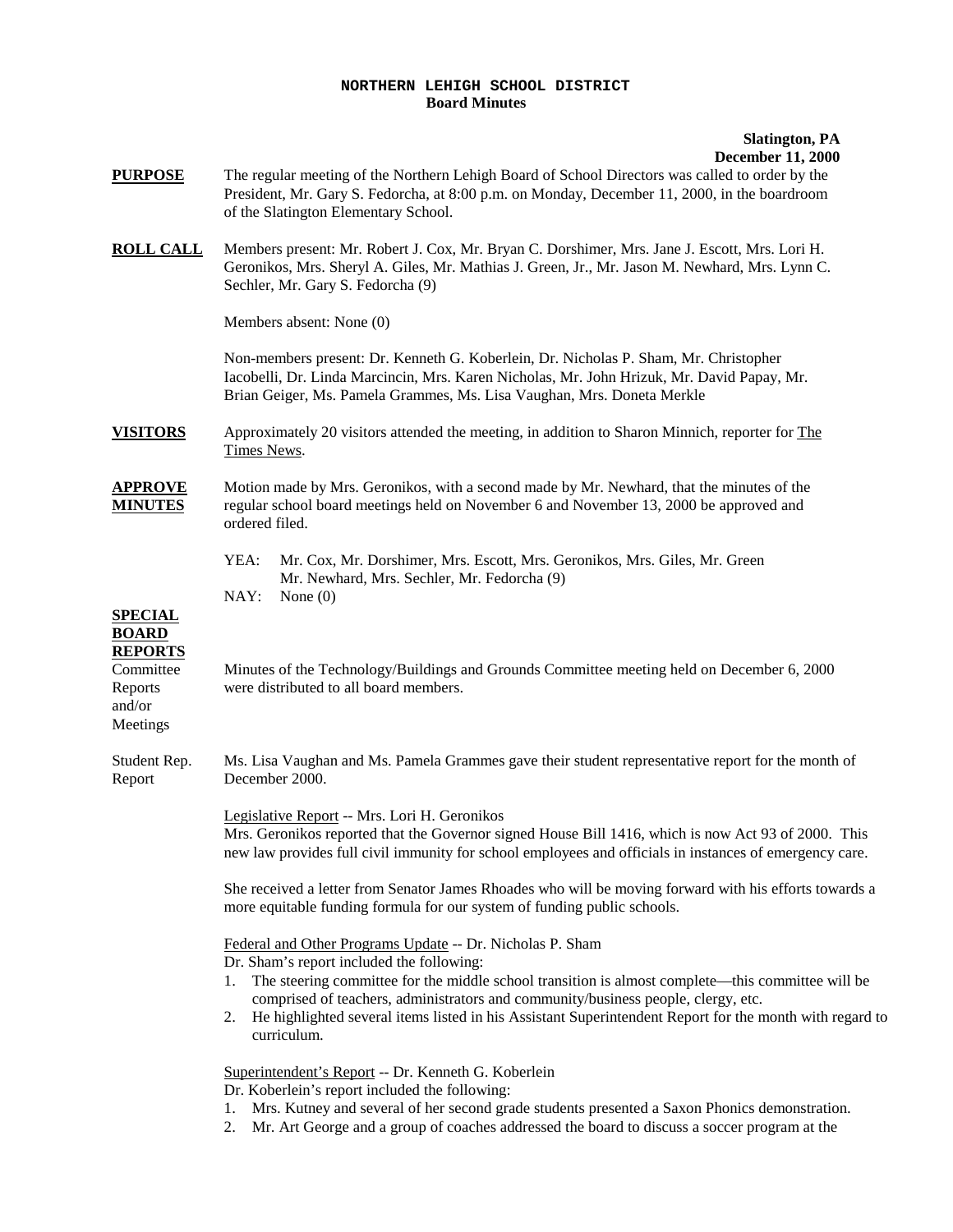| <b>SPECIAL</b><br><b>BOARD</b><br><b>REPORTS</b><br>(Con't.) | high school level for Northern Lehigh. They asked the board to please read the document distributed to<br>each of them and to also investigate and adhere to strict deadlines in terms of<br>application to be able to gain entrance into the Colonial League and PIAA. The group will be available at<br>any time to answer questions and to perform any additional research that may be needed to help ensure a<br>soccer program in Northern Lehigh School District.                                                                                                                  |
|--------------------------------------------------------------|------------------------------------------------------------------------------------------------------------------------------------------------------------------------------------------------------------------------------------------------------------------------------------------------------------------------------------------------------------------------------------------------------------------------------------------------------------------------------------------------------------------------------------------------------------------------------------------|
|                                                              | He distributed information about the state tax equalization process that we are completing in our<br>3.<br>business office.<br>He remind Board Members to bring their School Board Policy Manual along to the January meeting<br>4.<br>for updating.<br>5. A Technology/Buildings And Grounds Committee report was given by Mr. Cox.<br>6. He announced that two Northern Lehigh School District students, Tamara Smith (Health<br>Occupations) and Gregory Hoffman (Cabinetmaking) will be inducted in the Lehigh Career and<br>Technical Institute Vocational-Technical Honor Society. |
| Marching Band<br>Proclamation                                | Motion made by Mrs. Sechler, with a second made by Mrs. Geronikos, that the Board of Education<br>adopt a Proclamation honoring the Northern Lehigh High School Marching Band. (see attached)<br>YEA:<br>Mr. Cox, Mr. Dorshimer, Mrs. Escott, Mrs. Geronikos, Mrs. Giles, Mr. Green<br>Mr. Newhard, Mrs. Sechler, Mr. Fedorcha (9)<br>NAY:<br>None $(0)$                                                                                                                                                                                                                                 |
| Session                                                      | Executive Work An Executive Work Session was held before and will be continued after the meeting for personnel<br>issues.                                                                                                                                                                                                                                                                                                                                                                                                                                                                |
| <b>PERSONNEL</b>                                             | Motion made by Mrs. Sechler, with a second made by Mrs. Geronikos, that the Board of<br>Education approve the following personnel items:                                                                                                                                                                                                                                                                                                                                                                                                                                                 |
| Consultive<br>Services -<br>K. McCann                        | Approve to contract with Kathleen McCann for consultative services, effective December 16,<br>2000, at a fee of \$40.00 per hour, not to exceed 20 hours.                                                                                                                                                                                                                                                                                                                                                                                                                                |
| Act 48 Planning<br>Committee<br>Members                      | Approve Edith Moore and Paul Leonzi to be members representing Education Specialists of the<br>Professional Education Planning Committee for Northern Lehigh School District.                                                                                                                                                                                                                                                                                                                                                                                                            |
| Unpaid<br>Volunteer<br>Swim<br>Coach                         | Approve Scott Bartholomew as an unpaid volunteer swim coach for the 2000-2001 school<br>year, effective immediately and continuing until the completion of the State Swimming Tournament,<br>or until Ian Vernon, Eric Vernon, Amanda Schneck, and Megan Schaeffer are no longer eligible to<br>compete in the 2001 State Tournament. These students will be participating in the District<br>XI Swimming Tournament and must have a coach or district official accompany them. It is<br>understood that there is no cost to the district.                                               |
|                                                              | YEA:<br>Mr. Cox, Mr. Dorshimer, Mrs. Escott, Mrs. Geronikos, Mrs. Giles, Mr. Green<br>Mr. Newhard, Mrs. Sechler, Mr. Fedorcha (9)<br>NAY:<br>None $(0)$                                                                                                                                                                                                                                                                                                                                                                                                                                  |
| Resignation -<br>Dr. Kenneth G.<br>Koberlein                 | Motion made by Mrs. Sechler, with a second made by Mrs. Geronikos, that the Board of<br>Education regretfully accepts the resignation of Superintendent, Kenneth G. Koberlein, effective<br>January 11, 2001.                                                                                                                                                                                                                                                                                                                                                                            |
|                                                              | YEA:<br>Mr. Cox, Mr. Dorshimer, Mrs. Escott, Mrs. Geronikos, Mrs. Giles, Mr. Green<br>Mr. Newhard, Mrs. Sechler, Mr. Fedorcha (9)<br>NAY:<br>None $(0)$                                                                                                                                                                                                                                                                                                                                                                                                                                  |
| Appoint                                                      | Motion made by Mr. Dorshimer, with a second made by Mr. Cox, that the Board of Education                                                                                                                                                                                                                                                                                                                                                                                                                                                                                                 |

Dr. Nicholas P. appoint Dr. Nicholas P. Sham as acting superintendent, effective January 12, 2001, and increase Dr.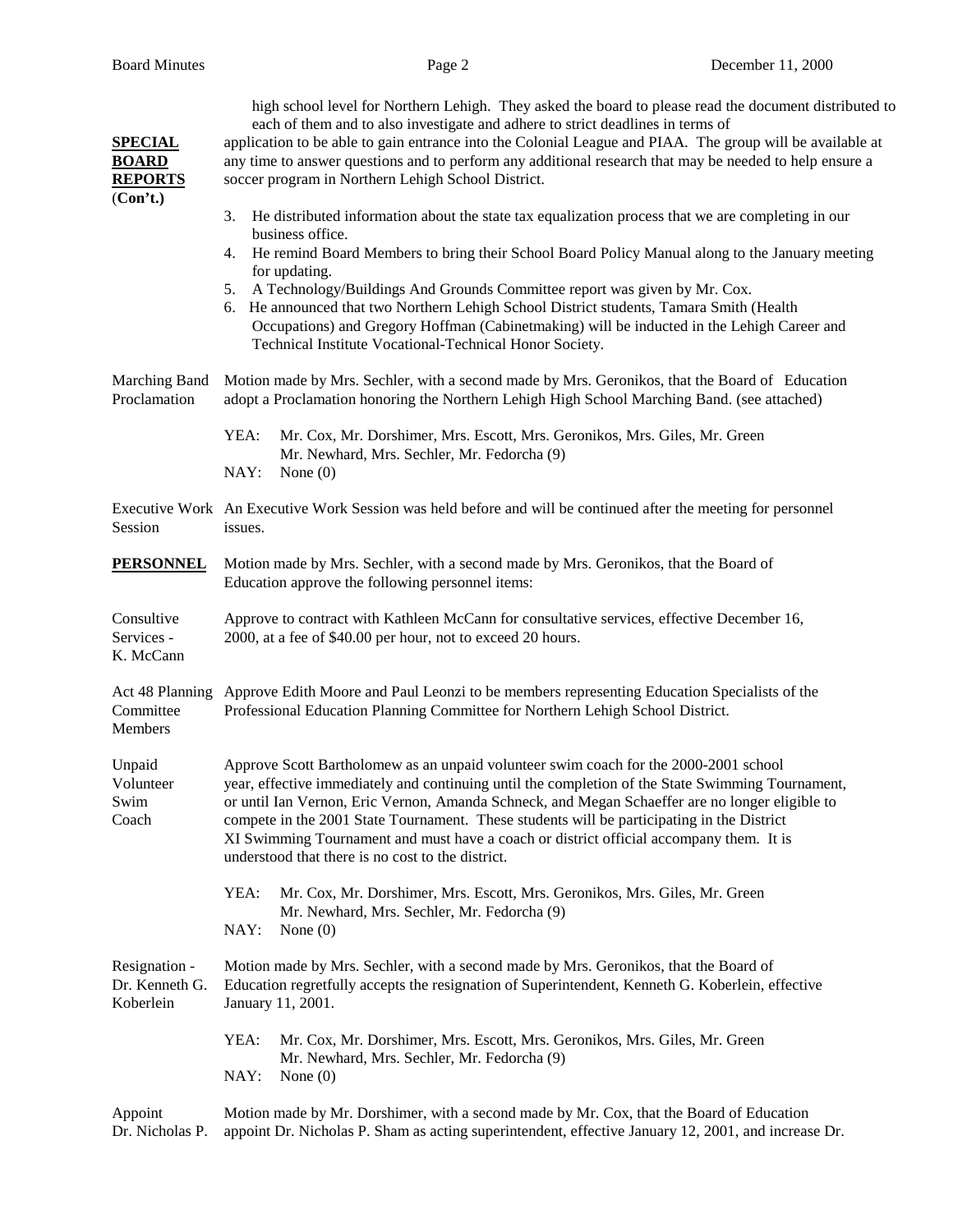| Sham Acting<br>Superintendent<br><b>PERSONNEL</b><br>(Con't.)                         | Sham's annual salary by \$5000, prorated for his term of his services as acting superintendent.                                                                                                                                                                                                                                                                            |
|---------------------------------------------------------------------------------------|----------------------------------------------------------------------------------------------------------------------------------------------------------------------------------------------------------------------------------------------------------------------------------------------------------------------------------------------------------------------------|
|                                                                                       | YEA:<br>Mr. Cox, Mr. Dorshimer, Mrs. Escott, Mrs. Geronikos, Mrs. Giles, Mr. Green<br>Mr. Newhard, Mrs. Sechler, Mr. Fedorcha (9)<br>NAY:<br>None $(0)$                                                                                                                                                                                                                    |
| <b>POLICY</b>                                                                         | Motion made by Mrs. Sechler, with a second made by Mrs. Escott, that the Board of Education<br>approve the following items listed under Policy:                                                                                                                                                                                                                            |
| Conferences                                                                           | Approve the request of Janet McKelvey to attend a Bureau of Education & Research conference<br>entitled "Helping Your Struggling Students Be More Successful Readers" in Allentown on January<br>24, 2001. Expenses include \$169.00 for registration plus the cost of a substitute for one day and<br>has been approved by the district professional education committee. |
|                                                                                       | Approve the request of Ann Bernard to attend the 2001 Pennsylvania School Counselors'<br>Association Annual Conference held in Lancaster, PA from April 26-28, 2001. Expenses for this<br>conference include \$230.00 for registration.                                                                                                                                    |
| Homebound<br>Instruction                                                              | Grant homebound instruction to a first grade student, Student No. 12-37000, for five hours per<br>week beginning on December 5, 2000 and ending on or about February 5, 2001.                                                                                                                                                                                              |
|                                                                                       | YEA:<br>Mr. Cox, Mr. Dorshimer, Mrs. Escott, Mrs. Geronikos, Mrs. Giles, Mr. Green<br>Mr. Newhard, Mrs. Sechler, Mr. Fedorcha (9)<br>NAY:<br>None $(0)$                                                                                                                                                                                                                    |
| <b>CURRIC-</b><br><b>ULUM AND</b><br><b>INSTRUC-</b><br><b>TION</b>                   | Motion made by Mrs. Sechler, with a second made by Mrs. Escott, that the Board of Education<br>approve curriculum changes at the senior high school and middle school as presented for the<br>2001-2002 school year.                                                                                                                                                       |
|                                                                                       | YEA:<br>Mr. Cox, Mr. Dorshimer, Mrs. Escott, Mrs. Geronikos, Mrs. Giles, Mr. Green<br>Mr. Newhard, Mrs. Sechler, Mr. Fedorcha (9)<br>NAY:<br>None $(0)$                                                                                                                                                                                                                    |
| OLD<br><b>BUSINESS</b>                                                                | Motion made by Mr. Newhard, with a second made by Mrs. Giles that the Board of Education<br>approve to remove from the table an act upon approving the School Board Committee Meeting<br>Calendar for 2001.                                                                                                                                                                |
| <b>Remove From</b><br>Table School<br><b>Board Comm-</b><br>ittee Meeting<br>Calendar | YEA:<br>Mr. Cox, Mr. Dorshimer, Mrs. Escott, Mrs. Geronikos, Mrs. Giles, Mr. Green<br>Mr. Newhard, Mrs. Sechler, Mr. Fedorcha (9)<br>NAY:<br>None $(0)$                                                                                                                                                                                                                    |
| Approve<br>2001 Comm-<br>ittee Meeting<br>Calendar                                    | Motion made by Mr. Newhard, with a second made by Mrs. Sechler, that the Board of Education<br>approve the School Board Committee Meeting Calendar, as presented and corrected, for 2001.                                                                                                                                                                                  |
|                                                                                       | <b>ROLL CALL:</b><br>YEA:<br>Mr. Cox, Mrs. Escott, Mrs. Geronikos, Mrs. Giles, Mr. Newhard,<br>Mrs. Sechler, Mr. Fedorcha (7)<br>NAY:<br>Mr. Dorshimer, Mr. Green (2)                                                                                                                                                                                                      |
|                                                                                       | Motion carried.                                                                                                                                                                                                                                                                                                                                                            |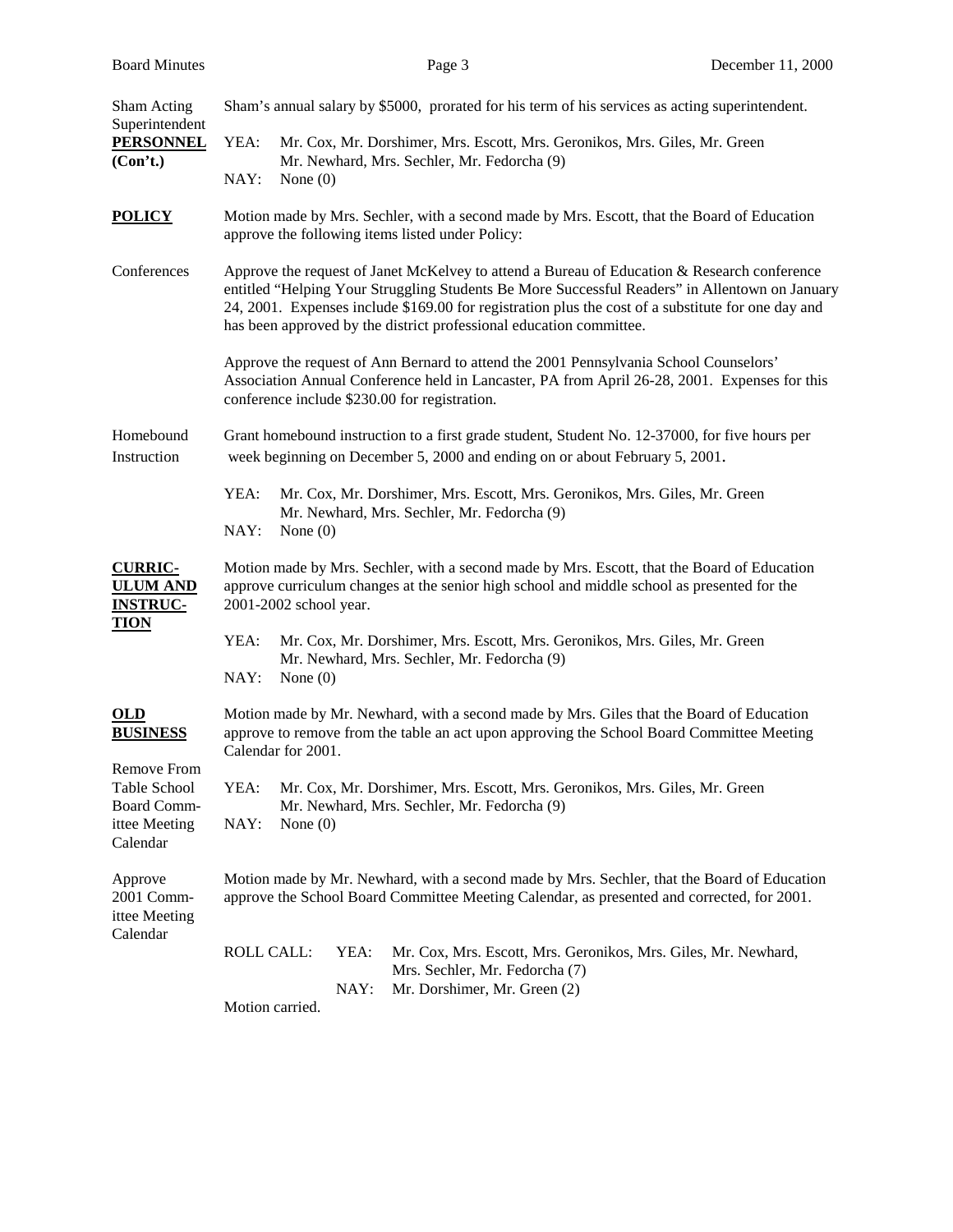| <b>FINANCIAL</b>                                                                         | Motion made by Mr. Cox, with a second made by Mr. Dorshimer, that the Board of Education<br>approve the following financial items:                                                                                                                                                                                   |
|------------------------------------------------------------------------------------------|----------------------------------------------------------------------------------------------------------------------------------------------------------------------------------------------------------------------------------------------------------------------------------------------------------------------|
| Treasurer's<br>Report                                                                    | Approve the (unaudited) report of the Treasurer, Mr. Cox, for the month of November 2000.                                                                                                                                                                                                                            |
| Reports<br>(Info Only)                                                                   | All board members received the November 2000 Expenditure Reports for the Cafeteria, General,<br>and Capital Reserve funds.                                                                                                                                                                                           |
| Pay Bills                                                                                | Approve payment of General Fund bills, as presented.                                                                                                                                                                                                                                                                 |
| Refund of Per<br>Capita Taxes                                                            | Approve the refund of the following 2000-2001 per capita taxes. The taxes were paid in duplicate.                                                                                                                                                                                                                    |
|                                                                                          | Dolores & Tom Rowlands<br>\$19.60<br>230 Main St., Slatington, PA 18080                                                                                                                                                                                                                                              |
| CTC Assoc.<br>Professional<br>Services                                                   | Approve to contract with CTC Associates for professional services at the middle school as<br>proposed at a cost not to exceed \$7600.00.                                                                                                                                                                             |
| Purchase<br>Skidloader                                                                   | Approve to purchase a skidloader from Lincoln Supply of Somerset, PA at the state bid price not to<br>exceed \$30,000. (Capital Budget Funds to be used.)                                                                                                                                                            |
|                                                                                          | YEA:<br>Mr. Cox, Mr. Dorshimer, Mrs. Escott, Mrs. Geronikos, Mrs. Giles, Mr. Green<br>Mr. Newhard, Mrs. Sechler, Mr. Fedorcha (9)<br>NAY:<br>None $(0)$                                                                                                                                                              |
| <b>LEGAL</b><br>Settlement<br>Agreement To<br>Provide<br>Transportation<br>Reimbursement | Motion made by Mrs. Sechler, with a second made by Mrs. Escott, that the Board of Education<br>approve a settlement agreement to provide transportation reimbursement, speech therapy, and<br>occupational therapy for a Northern Lehigh School District special education student attending a<br>non-public school. |
|                                                                                          | YEA:<br>Mr. Cox, Mr. Dorshimer, Mrs. Escott, Mrs. Geronikos, Mrs. Giles, Mr. Green<br>Mr. Newhard, Mrs. Sechler, Mr. Fedorcha (9)<br>NAY:<br>None $(0)$                                                                                                                                                              |
| <b>INFORM-</b><br><b>ATION</b>                                                           | All board members received a copy of the minutes of the Lehigh Carbon Community College<br>Board of Trustees meeting held on November 2, 2000.                                                                                                                                                                       |
| <b>RECOGNI-</b><br><b>TION OF</b><br><b>GUESTS</b>                                       | Rod Snyder – Washington Township – Asked what the board just voted on under Legal.                                                                                                                                                                                                                                   |
| <b>ADJOURN-</b><br><u>MENT</u>                                                           | Motion made by Mr. Dorshimer, with a second made by Mr. Newhard, that the regular meeting<br>of the Northern Lehigh Board of School Directors be adjourned at 9:20 p.m.                                                                                                                                              |
|                                                                                          | YEA:<br>Mr. Cox, Mr. Dorshimer, Mrs. Escott, Mrs. Geronikos, Mrs. Giles, Mr. Green<br>Mr. Newhard, Mrs. Sechler, Mr. Fedorcha (9)                                                                                                                                                                                    |
|                                                                                          | NAY:<br>None $(0)$<br>Respectfully submitted,                                                                                                                                                                                                                                                                        |

Lori H. Geronikos Secretary